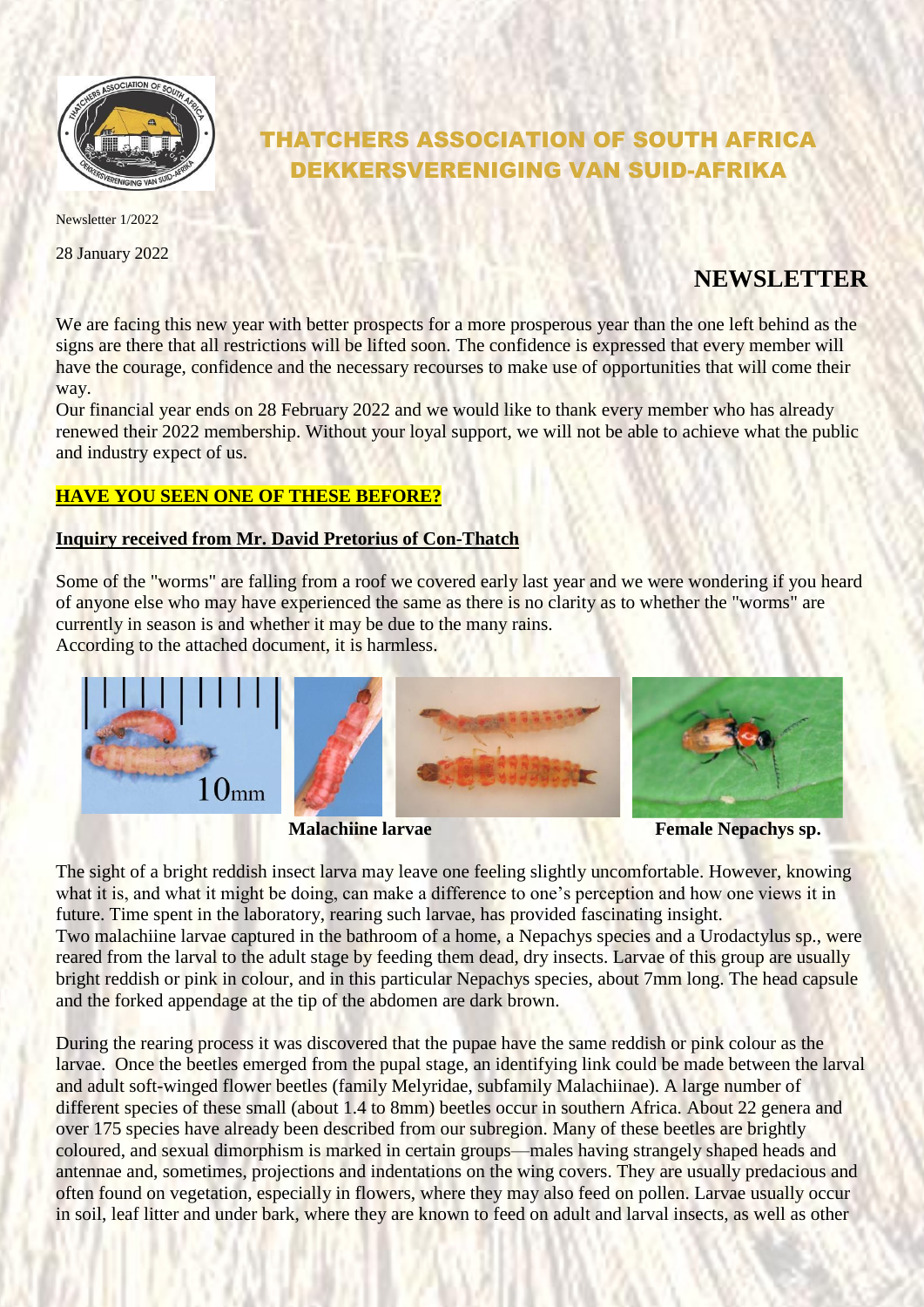invertebrates. Although they are usually predacious, they will also scavenge on dead insects and other arthropods.

Owing to the strange colour of the larvae, one may be inclined to regard them with suspicion or unease. They are often observed in the home, particularly if there is an open window adjacent to garden vegetation. Numerous concerned owners of thatch roofed houses have submitted malachiine larvae to the South African National Collection of Insects for identification. However, their presence in thatch or in the home is probably advantageous, as they are either preying on live arthropods or scavenging on dead ones. So, although they may not be a particularly welcome sight in your home, please tolerate them instead of killing them. These small predators / scavengers will cause you no harm.

For more information contact: Beth Grobbelaar at GrobbelaarB@arc.agric.za ARC-Plant Health and Protection Tel: 012-808-8000/ 8253 www.arc.agric.za

#### **Advice received from Mr. André Friis of Letaba Thatchers**

Mr. Friis said that thatch they exported in the past was first treated with Methyl Bromide, (while it was already in the container) for any insects that may be present in the thatch. Here is a description of Methyl Bromide.

#### *What is methyl bromide used for?*

*Methyl bromide is an odorless, colorless gas used to control a wide variety of pests in agriculture and shipping, including fungi, weeds, insects, nematodes (or roundworms), and rodents. Agricultural growers inject methyl bromide about two feet into the ground to sterilize the soil before crops are planted.*

#### *Is methyl bromide harmful to humans?*

*Exposure may occur during fumigation activities. Methyl bromide is highly toxic. Studies in humans indicate that the lung may be severely injured by the acute (short-term) inhalation of methyl bromide. Acute and chronic (long-term) inhalation of methyl bromide can lead to neurological effects in humans.*

#### **Advice received from Mr. John Smith of Biggarsberg Thatchers**

If your roof has been thatched by a well-qualified professional, chances are that it will not require frequent maintenance at all, but it can be home to a variety of uninvited guests.

#### **SOLUTION**

NUPRO is an excellent product and birds can eat the dead insects without consequences. It is extremely important to work out the right cubic meters of air space in the building and treat accordingly. Newspaper or plastic should also be placed under every can.

It is effective in the treatment of geckoes, mosquitoes, booklice, beetles, cockroaches, springtails, etc.

Booklice Springtail.